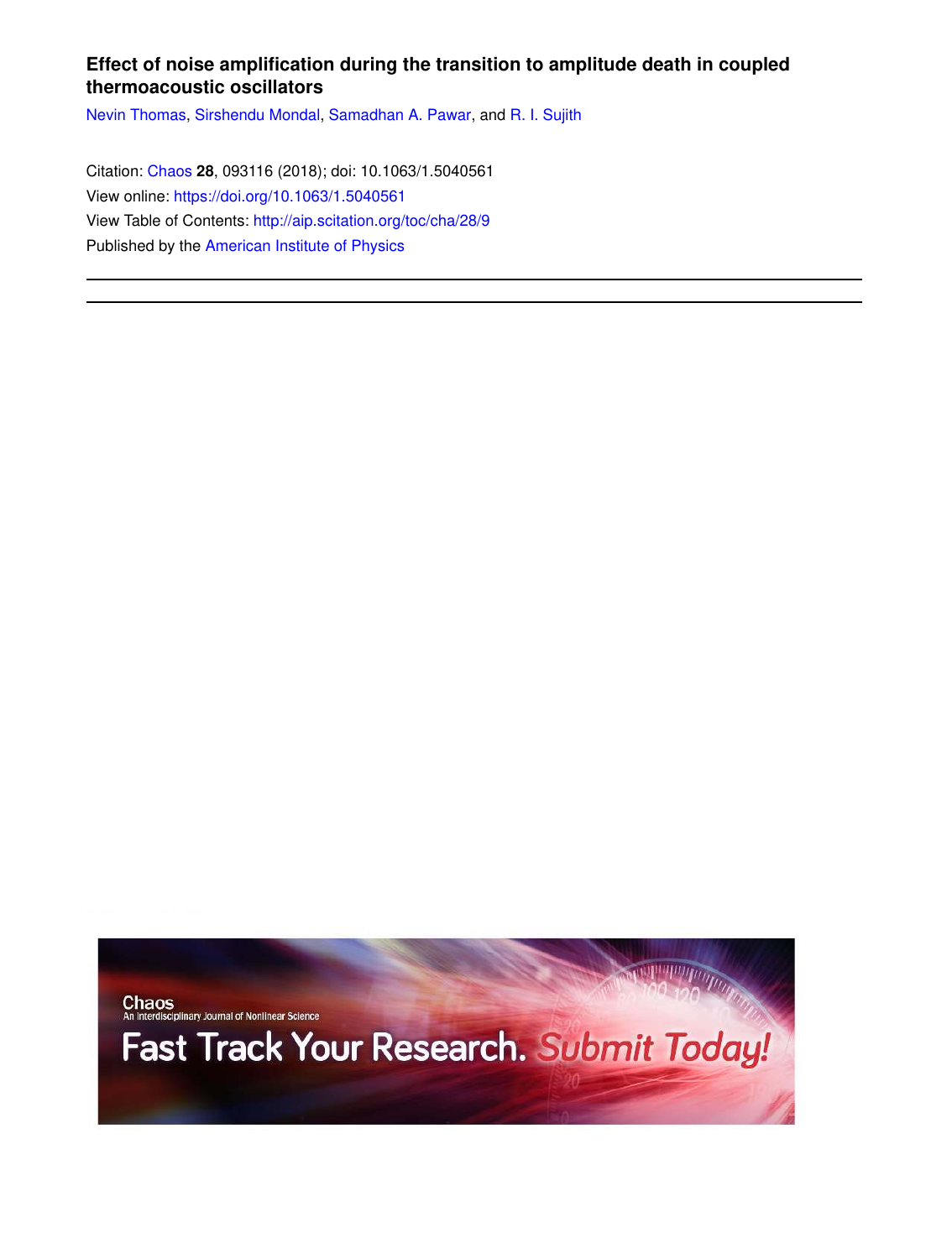

## **Effect of noise amplification during the transition to amplitude death in coupled thermoacoustic oscillators**

Nevin Thomas,<sup>1</sup> Sirshendu Mondal,<sup>2,a)</sup> Samadhan A. Pawar,<sup>1</sup> and R. I. Sujith<sup>1</sup> <sup>1</sup>*Department of Aerospace Engineering, Indian Institute of Technology Madras, Chennai 600036, India* <sup>2</sup>*Department of Mechanical Engineering, Amrita Vishwa Vidyapeetham, Amritapuri, Kollam, 690525, India*

(Received 18 May 2018; accepted 6 September 2018; published online 26 September 2018)

We present a systematic investigation of the effect of external noise on the dynamics of a system of two coupled prototypical thermoacoustic oscillators, horizontal Rijke tubes, using a mathematical model. We focus on the possibility of amplitude death (AD), which is observed in the deterministic model of coupled thermoacoustic oscillators as studied by Thomas *et al.* [Chaos **28**, 033119 (2018)], in the presence of noise. Although a complete cessation of oscillations or AD is not possible in the stochastic case, we observe a significant reduction in the amplitude of coupled limit cycle oscillations (LCOs) with the application of strong coupling. Furthermore, as we increase the noise intensity, a sudden drop in the amplitude of pressure oscillations at the transition from LCO to AD, observed in the noise free case, is no longer discernible because of the amplification of noise in AD state. During this transition from LCO to AD, we notice a qualitative change in the distribution of the pressure amplitude from bimodal to unimodal. Furthermore, in order to demarcate the boundary of the transition from LCO and AD in the noisy case, we use 80% suppression in the amplitude of LCO, which generally occurs in the parameter range over which this qualitative change in the pressure distribution happens, as a threshold. With the help of bifurcation diagrams, we show a qualitative change as well as a reduction in the size of amplitude suppression zones that happen due to the increase in noise intensity. We also observe the relative ease of suppressing the amplitude of LCO with time-delay coupling when detuning and dissipative couplings are introduced between the two thermoacoustic oscillators in the presence of noise. *Published by AIP Publishing.* https://doi.org/10. 1063/1.5040561

**Practical combustors involved in most of the propulsive systems and power generation units are prone to thermoacoustic instabilities. Thermoacoustic instability is a consequence of the establishment of a positive feedback loop between the acoustic field and the unsteady heat release rate in a combustor, which leads to high amplitude pressure oscillations. These oscillations can have adverse effects on the life as well as performance of engines, and hence, the occurrence of such instabilities need to be controlled. Here, we study an approach based on coupling two thermoacoustic systems to suppress these unwanted thermoacoustic oscillations. Previous studies1,2 have shown that AD or a complete cessation of oscillations is possible in such a scenario if the system dynamics is completely deterministic. However, all practical thermoacoustic systems are often subjected to inherent random fluctuations from different sources. In this paper, we study the effect of noise on the coupled behaviour of a system of two thermoacoustic oscillators working in the regime of limit cycle oscillations. We observe that, although attaining a complete cessation of oscillations through coupling is very difficult in the presence of noise, we can still achieve a significant suppression in the amplitude of limit cycle oscillations by an appropriate choice of coupling parameters. We further note that it is easier to achieve suppression when a small detuning is introduced between two timedelay coupled noisy thermoacoustic oscillators. When a**

**weak dissipative coupling is applied on this system, the amplitude suppression is achieved with even greater ease. Similar to the earlier studies on stochastic systems, we use histogram of pressure amplitude as a measure to identify the increasingly continuous transitions from LCO to AD in the presence of noise. With an increase in noise intensity, we observe a departure from the abrupt nature of the transition from LCO to AD due to the growth of fluctuations near the bifurcation point in the AD state. It is similar to a phenomenon of prebifurcation noise amplification<sup>3</sup> that happens for a single oscillator during the transition from steady state to LCO as the control parameter is changed. Further, a reduction in the size of amplitude suppression zones in the parameter planes, at higher values of noise intensity, is also observed.**

#### **I. INTRODUCTION**

The effect of fluctuating environments or noise on the behavior of deterministic nonlinear systems has always been of interest in the scientific community. This is due to the fact that, more often than not, the deterministic descriptions are incapable of capturing the influence of inherent noise present in natural systems. For instance, convection in atmospheric layers, formation of sand dunes under winds, etc., are all phenomena caused by instabilities occurring in a noisy environment.<sup>4</sup> Therefore, several theoretical models are developed to study the effect of noise on the dynamics of

<sup>a</sup>)Electronic mail: sirshendumondal13@gmail.com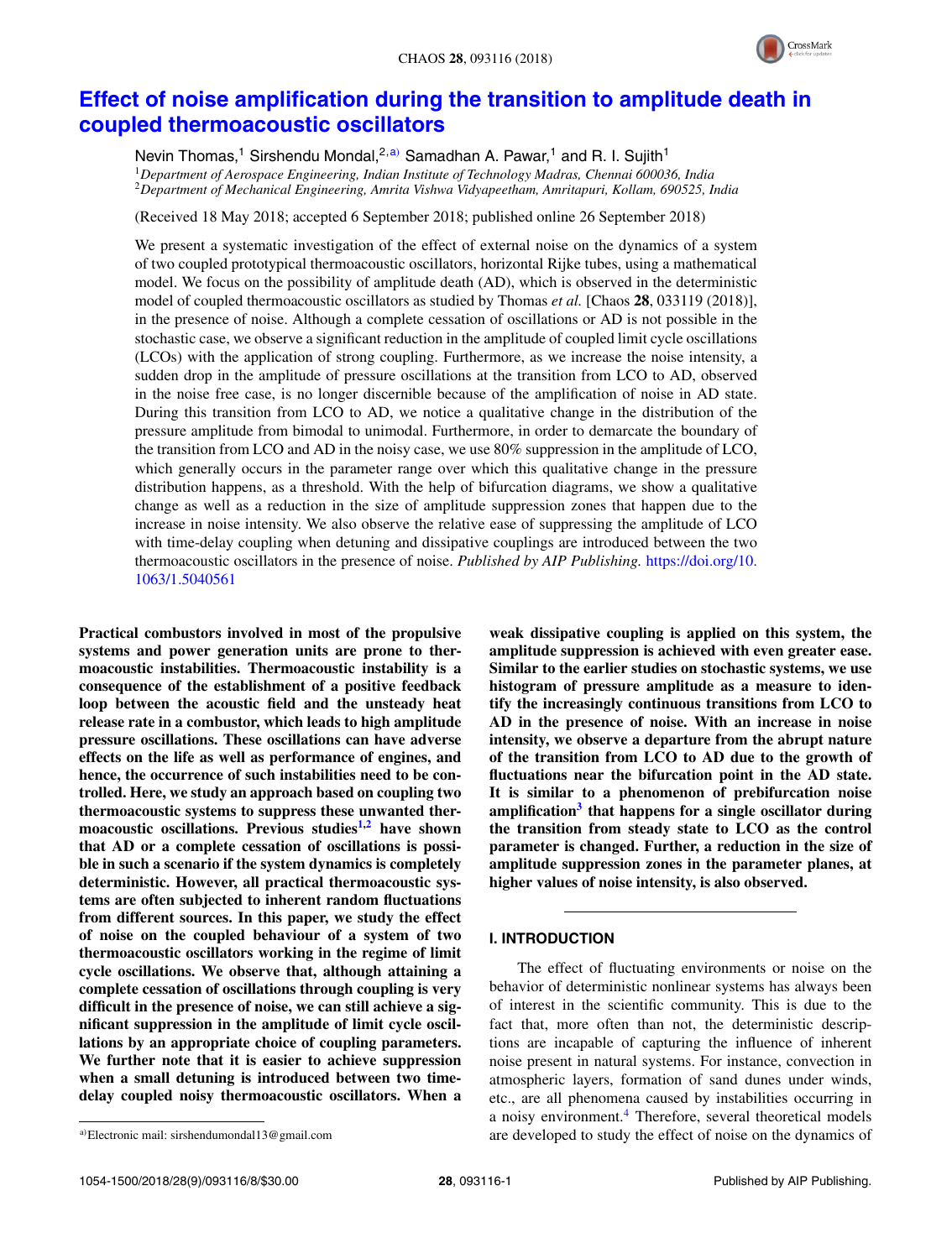nonlinear systems, and in turn, better predict the system behavior.

The term noise induced transitions is often used to refer to the capability of external fluctuations to induce novel dynamical states and transitions in deterministic systems.<sup>5</sup> In addition to the trivial disorganizing effect, noise is also found to stabilize or destabilize the steady state of a system, as seen in many previous studies. $6,7$  Noise also possesses the characteristic of amplification of its fluctuations in the vicinity of a bifurcation point, wherein the fluctuations grow as a result of the decrease in damping coefficients of the nonlinear system. $3$  Such behaviour of the noise is referred to as prebifurcation noise amplification. $8$  Since this phenomenon occurs just before the bifurcation to limit cycle oscillation (LCO), it has been studied as a precursor to bifurcation.<sup>3,8</sup> In contrast, in the present study, we observe an existence of noise amplification which happens after the bifurcation from LCO to noisy amplitude death (AD) state in a system of coupled thermoacoustic oscillators.

As can be seen from the literature, coupling can give rise to phenomena such as synchronization and oscillation quenching in self-sustained nonlinear oscillators, depending on the dynamics of the system and the type and strength of the coupling.<sup>9</sup> Generally, weak coupling leads to synchronization or phase locking,  $10,11$  while strong coupling will affect the amplitude of oscillations resulting in phenomena such as oscillation quenching. $12,13$  Amplitude death (AD) is one of the two structurally different manifestations of oscillation quenching (the other being oscillation death), wherein the oscillations of the individual oscillators cease completely and a stabilization to the fixed point of the system occurs.<sup>14</sup> We study the possibility of occurrence of AD or a considerable suppression of the amplitude of LCO when two thermoacoustic oscillators are coupled in the environment of noise.

In the present study, we numerically simulate the influence of external noise on the dynamics of two coupled prototypical thermoacoustic oscillators using a mathematical model. In simple terms, a thermoacoustic system is a duct with a heat source confined in it. When the acoustic pressure fluctuations in the duct are in phase with the heat release rate fluctuations, the acoustic field in the system amplifies and saturates to a state of large amplitude periodic oscillations called thermoacoustic instability.<sup>15</sup> Such instabilities are observed in a wide range of combustion systems including high performance propulsive systems such as rockets and aircraft engines, and power generation units such as land based gas turbine engines and boilers. $16-18$  In addition to the adverse effects such as flame flashback and blowout, $19$  the high amplitude oscillations that occur during thermoacoustic instability have the potential to cause structural damage and reduced performances of the engines and the control systems. $^{20}$  Recently, several efforts have been made to gain a deeper insight of the phenomenon using synchronization theory. $21-25$  Further, given these adverse effects, the prediction and control of such instabilities are of great importance in real engines. $26,27$ 

Over the years, many passive $20,28$  and active<sup>17,29,30</sup> methodologies have been developed to suppress the high amplitude pressure oscillations that are observed during thermoacoustic instabilities. Most of the passive approaches work well only over a limited range of operating conditions. On the other hand, active control approaches require complicated electro-mechanical feedback systems, limiting their practical applicability in real life gas turbine engines. $31$  Relatively, newer strategies for damping these thermoacoustic oscillations include the use of external periodic forcing $32$  and coupling of two thermoacoustic systems.<sup>1,2</sup> The difficulty in installing actuators with large control authority in real combustors, however, makes the approach based on external forcing practically challenging to implement. On the other hand, the methodology based on coupling of two or more thermoacoustic systems exhibiting limit cycle oscillations is relatively simpler. Recently, Thomas *et al.*<sup>2</sup> have used this coupling strategy and showed the possibility of achieving complete suppression of limit cycle oscillations in a deterministic model of two coupled thermoacoustic oscillators.

However, a complete cessation of oscillations is farfetched in practical systems. All such thermoacoustic systems are subjected to inherent noisy fluctuations from different sources such as combustion processes and incoming turbulent flows.<sup>33</sup> Furthermore, it has been hypothesized in the past that the sources of these turbulent fluctuations can be represented as additive $34$  and parametric $35,36$  noise. The effect of different kinds of noise (white, pink, blue, etc.) on the dynamics of an individual thermoacoustic oscillator has been studied in the past.<sup>33,37</sup> In the present study, we use coupled thermoacoustic oscillators and restrict ourselves to white noise. White noise is a random signal with a constant power spectral density, i.e., the energy is equally distributed among all the frequencies. We add white noise separately to the two individual self-sustained thermoacoustic oscillators, which are then coupled to achieve amplitude suppression in both the oscillators. Such suppression of thermoacoustic instabilities in coupled thermoacoustic oscillators is not a much explored field, but has significance in practice. However, complete cessation or AD in coupled thermoacoustic oscillators may not be possible in reality due to the presence of noise in the system. Therefore, a study on the effect of noise on the dynamics of coupled thermoacoustic oscillators needs to be performed.

To that end, we add white noise to the pre-existing model of the two Rijke tube systems coupled through dissipative and time-delay coupling.<sup>2</sup> While in the deterministic case, a complete cessation of oscillations or AD is possible with suitable coupling, the amplitude of oscillations does not go to zero in the presence of noise. However, we still get a considerable suppression under the appropriate coupling conditions. As the transition in the presence of noise lacks a clear cut indication of the occurrence of AD, we make use of the qualitative change in distribution of pressure amplitudes, as shown by histograms, towards this purpose. The change in the distribution from bimodal to unimodal demarcates the bifurcation from LCO to AD in the noisy case. However, since this change in the pressure distribution happens over a range of parameter values over which 80% suppression in the amplitude of LCO generally occurs, we use this level of suppression as the threshold. Further, from one-parameter bifurcation diagrams we observe that, with increase in the noise intensity, the abruptness of transitions from LCO to AD diminishes due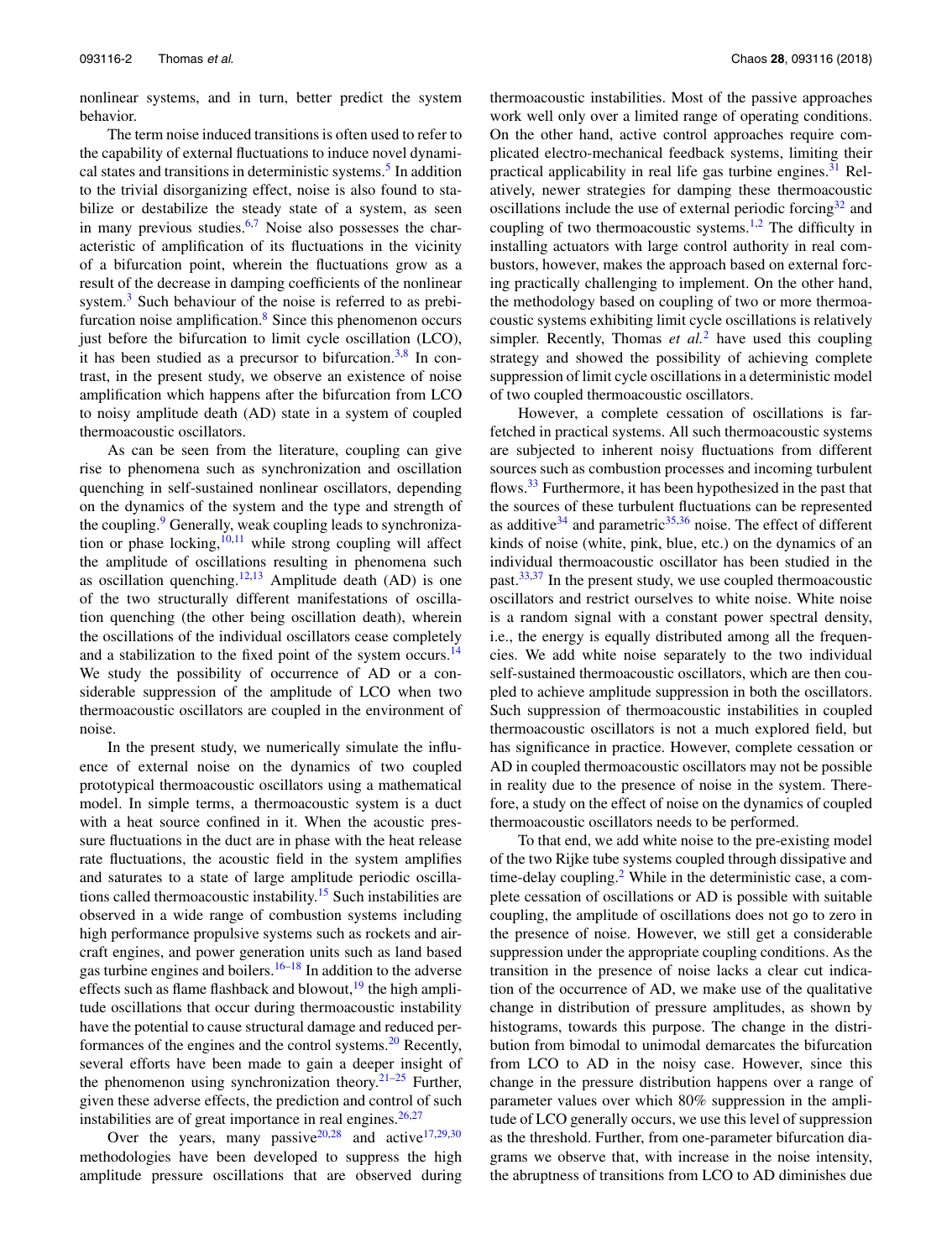to the post bifurcation growth of noisy fluctuations in the AD state. We also observe the reduction in the size of amplitude suppression zones with noise intensity in the two-parameter bifurcation diagrams. In addition to this, these plots demonstrate the fact that, in the noise case also, it is easier to achieve amplitude suppression when the non-identical thermoacoustic oscillators are coupled simultaneous with the time-delay and dissipative coupling mechanisms.

#### **II. MODEL FOR COUPLED RIJKE TUBE OSCILLATORS**

We use a prototypical thermoacoustic system known as horizontal Rijke tube to conduct our study. A typical Rijke tube oscillator consists of a horizontal duct with a concentrated heat source (here, a heated cylinder). The analytical tractability offered by a Rijke tube oscillator has very often made it a preferred candidate for studying thermoacoustic instabilities in the past. $27,38-40$ 

The mathematical model developed by Balasubramanian and Sujith $39$  for a single Rijke tube oscillator is used as the reference for the current study. A detailed explanation of modeling the coupling of two such Rijke tube oscillators can be found in the work by Thomas *et al.*, <sup>2</sup> where the study has been performed on a deterministic system. In this model, the linearized momentum and energy equations are solved to obtain the acoustic field in the duct by neglecting the effects of mean flow and mean temperature gradient. These equations are then non-dimensionalized, and an acoustic damping  $term<sup>41</sup>$  is added. Thus, we obtain a set of partial differential equations (PDEs), which govern the dynamics of the thermoacoustic system. Further, we use Galerkin technique to reduce the PDEs to a set of ordinary differential equations (ODEs). This is done by writing the acoustic pressure and velocity fluctuations in terms of basis functions, as shown in Eqs. (1) and (2). These basis functions are nothing but the natural acoustic modes of the duct in the absence of heat release rate oscillations.

$$
u' = \sum_{j=1}^{N} \eta_j \cos(j\pi x),
$$
 (1)

$$
p' = -\sum_{j=1}^{N} \dot{\eta}_j \frac{\gamma M}{j\pi} \sin(j\pi x). \tag{2}
$$

Finally, after adding the coupling terms and the stochastic component, the temporal evolution of one of the Rijke tube oscillator can be obtained as follows:

$$
\frac{d\eta_j^a}{dt} = \dot{\eta}_j^a,\tag{3}
$$

$$
\frac{d\dot{\eta}_j^a}{dt} + 2\zeta_j \omega_j \dot{\eta}_j^a + \omega_j^2 \eta_j^a
$$
\n
$$
= -j\pi K^a \left[ \sqrt{\left| \frac{1}{3} + u_j^{\prime a}(t - \tau_1) \right|} - \sqrt{\frac{1}{3}} \right] \sin(j\pi x_f)
$$
\n
$$
+ \underbrace{\mathcal{K}_d(\dot{\eta}_j^b - \dot{\eta}_j^a)}_{\text{Dissipative coupling}} + \underbrace{\mathcal{K}_\tau(\dot{\eta}_j^b(t - \tau) - \dot{\eta}_j^a(t))}_{\text{Time-delay coupling}} + \underbrace{\sigma \epsilon(t)}_{\text{Noise}}.
$$
\n(4)

Here, the superscripts *a* and *b* correspond to the two Rijke tube oscillators. The subscript *j* refers to the *j th* Galerkin mode. The variables,  $\eta_i$  and  $\dot{\eta}_i$  are, respectively, the time-varying coefficients of the acoustic velocity  $(u')$  and acoustic pressure  $(p')$ in the Galerkin expansion,  $t$  is the time,  $\zeta$  is the damping coefficient,  $x_f$  is the heater location along the duct,  $u'_f$  is the acoustic velocity at  $x_f$ ,  $\mathcal{K}_d$  is the dissipative coupling constant, and  $K_{\tau}$  is the time-delay coupling constant. While thermal inertia of the heat transfer in the medium is captured by the time lag  $\tau_1$ , the delay associated with the time-delay coupling is represented by  $\tau$ . All the variables mentioned above are non-dimensional quantities, details of which are explained in Thomas et al.<sup>2</sup> and Balasubramanian and Sujith.<sup>39</sup>

In Eq. (4), *K* represents the non-dimensional heater power which is defined as,

$$
K = \frac{4(\gamma - 1)L_w(T_w - \bar{T})}{\gamma Mc_0 \bar{p} S \sqrt{3}} \sqrt{\pi \lambda C_v u_0 \bar{\rho} R_w},
$$
(5)

where  $R_w$ ,  $L_w$ ,  $T_w$  are the radius, length, and temperature of the heater wire, respectively, *S* is the cross sectional area of the duct,  $\overline{T}$  is the steady state temperature of the flow.  $\lambda$  and  $C_\nu$  are the thermal conductivity and specific heat at constant volume of the medium within the duct, respectively. The values of all the constants used in this model are the same as in the study by Balasubramanian and Sujith.<sup>39</sup>

In the stochastic term of Eq. (4),  $\sigma$  is the strength of the additive noise and  $\epsilon(t)$  is the Gaussian white noise with zero mean and a variance proportional to the square root of the time step used in the computation.<sup>42</sup> We also define a nondimensional noise intensity given by

$$
\beta = \frac{I}{P},\tag{6}
$$

where *I* is the root mean square value of the applied white noise (calculated from the *rms* of  $\sigma \in \sigma$  over a period of time) and *P* is the root mean square value of the acoustic pressure oscillations in the absence of noise.

#### **III. RESULTS AND DISCUSSIONS**

In this section, we investigates the effect of noise on the dynamics of a system of two coupled thermoacoustic oscillators. The two types of couplings that we use in this study are time-delay coupling and dissipative coupling. We first show the effect of the external Gaussian white noise added to the time-delay coupled thermoacoustic oscillators on the time evolution of the acoustic pressure signal. We compare this to the noise free case. As can be seen later in this section, a sudden drop in the pressure values at the bifurcation, as observed in the deterministic case, is not perceivable in the presence of noise. Therefore, we use histograms, which show the distribution of pressure amplitudes, to characterize the increasingly smooth bifurcations with the increase in noise intensity.

Furthermore, we show one-parameter bifurcation diagrams, wherein the root mean square value of the pressure signal  $(p'_{rms})$  is plotted against a coupling parameter for different levels of noise intensities, to demonstrate the changes in the nature of bifurcations relative to the deterministic case. The  $p'_{rms}$  value is calculated over a long time series (to even out the effect of random perturbations on the calculation) after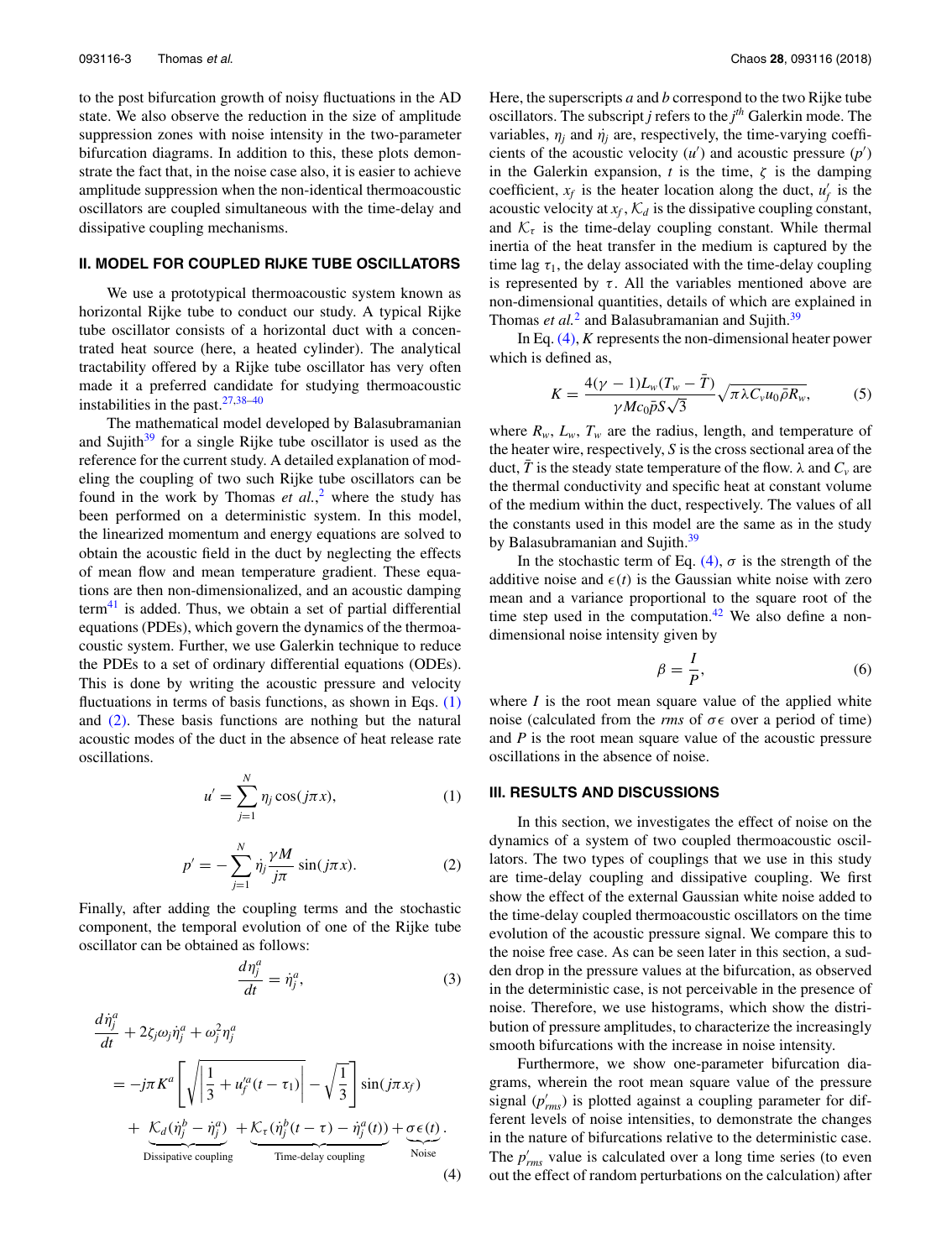

FIG. 1. Temporal variation of non-dimensional acoustic pressure  $(p')$  obtained from the thermoacoustic oscillator "*a*" in the absence of noise  $[(a), (b), and (c)]$  and in the presence of noise  $[(d), (e),$  and  $(f)]$ . (a) In the absence of coupling  $(K<sub>\tau</sub> = 0, \beta = 0)$ , (b) in the presence of relatively weak time-delay coupling ( $K_{\tau} = 0.06, \ \beta = 0$ ), and (c) in the presence of relatively strong time-delay coupling ( $K_{\tau} = 0.12$ ,  $\beta = 0$ ) which can lead to AD state. The corresponding cases in the presence of noise are shown in (d)  $K<sub>\tau</sub> = 0$ ,  $\beta = 0.012$ , (e)  $\mathcal{K}_{\tau} = 0.06$ ,  $\beta = 0.012$ , and (f)  $K_{\tau} = 0.12$ ,  $\beta = 0.012$ . The red vertical line indicates the time instant at which coupling is applied. For all the plots, the non-dimensional heater powers of the two Rijke tubes,  $K^a = K^b$ 0.8,  $\mathcal{K}_d = 0$ , and delay time,  $\tau = 0.5$ , are fixed.

sufficient time is given for the unsteady pressure oscillations to reach their asymptotic state, post coupling. We also mark the zones of amplitude suppression in two-parameter bifurcation diagrams, where the coupling strength required to achieve a stipulated suppression is plotted as a function of delay time

### **A. Effect of time-delay coupling**

(τ) or detuning ( $Δω$ ).

We start with comparing the time series of acoustic pressure signals obtained in the absence and presence of noise from the system of coupled thermoacoustic oscillators, respectively. We can see that the addition of white noise causes random fluctuations in the amplitude of the signal compared to the deterministic case [Figs.  $1(d)$ – $1(f)$ ]. For all the cases in Fig. 1, the non-dimensional heater power value, *K*, is kept constant at 0.8 ( $K_{Hopf} = 0.62$ ) and the time-delay coupling strength  $(K_{\tau})$  is increased from Figs. 1(a) to 1(c) (without noise) and from Figs.  $1(d)$  to  $1(f)$  (with noise), while  $K_d$  is fixed to zero. In Fig. 1, time-delay coupling strength  $(\mathcal{K}_{\tau})$  is the only parameter varied across the three cases of the absence [Figs.  $1(a)-1(c)$ ] and the presence [Figs.  $1(d)-1(f)$ ] of noise. We observe that there is a decrease in the magnitude of LCO once the coupling is applied in both the cases, as shown in Figs.  $1(b)$  and  $1(e)$ . However, when the coupling strength is further increased so as to achieve AD, a complete elimination of oscillations is observed in the noise free case [Fig.  $1(c)$ ], while low amplitude aperiodic oscillations persisted in the noisy case [Fig.  $1(f)$ ] even after the transition to AD. The dynamics of these aperiodic oscillations observed during the noisy AD state [Fig.  $1(f)$ ] are due to the growth of fluctuations of the added noise near the bifurcation point. Further, the amplitude spectrum of such noisy oscillations is broadband with a low amplitude peak near the frequency of LCO.

Since the pressure oscillations do not really die down to zero even with strong coupling in the stochastic case [Figs.  $1(d) - 1(f)$ ], it is difficult to determine when the transition to AD occurs. Therefore, we make use of histograms



FIG. 2. Histograms plotted for the time series data of acoustic pressure obtained from the thermoacoustic oscillator "*a*" for the two cases: in the absence of noise [(a), (b), and (c)] and in the presence of noise [(d), (e), and (f)].  $\psi^2$  represents the variance in the pressure time series. (a)  $\mathcal{K}_{\tau} = 0$ ,  $\beta = 0$ ,  $\psi^2 = 2.164 \times 10^{-5}$ ; (b)  $K_{\tau} = 0.06$ ,  $\beta = 0$ ,  $\psi^2 = 1.324 \times 10^{-5}$ ; (c)  $K_{\tau} = 0.12$ ,  $\beta = 0$ ,  $\psi^2 = 0$ ; (d)  $K_{\tau} = 0$ ,  $\beta = 0.012$ ,  $\psi^2 = 2.215 \times 10^{-5}$ ; (e)  $K_{\tau} = 0.06$ ,  $\beta = 0.012$ ,  $\psi^2 = 0.012$  $1.437 \times 10^{-5}$ ; (f)  $K_{\tau} = 0.12$ ,  $\beta = 0.012$ ,  $\psi^2 = 7.023 \times 10^{-7}$ . The transients in the time series are not included in the data used for plotting histograms. We see that the acoustic pressure amplitude distribution changes from bimodal to unimodal with increasing  $K<sub>\tau</sub>$  which can be ascribed to the transition from LCO to AD. The red colored arrows indicate the position of the peaks.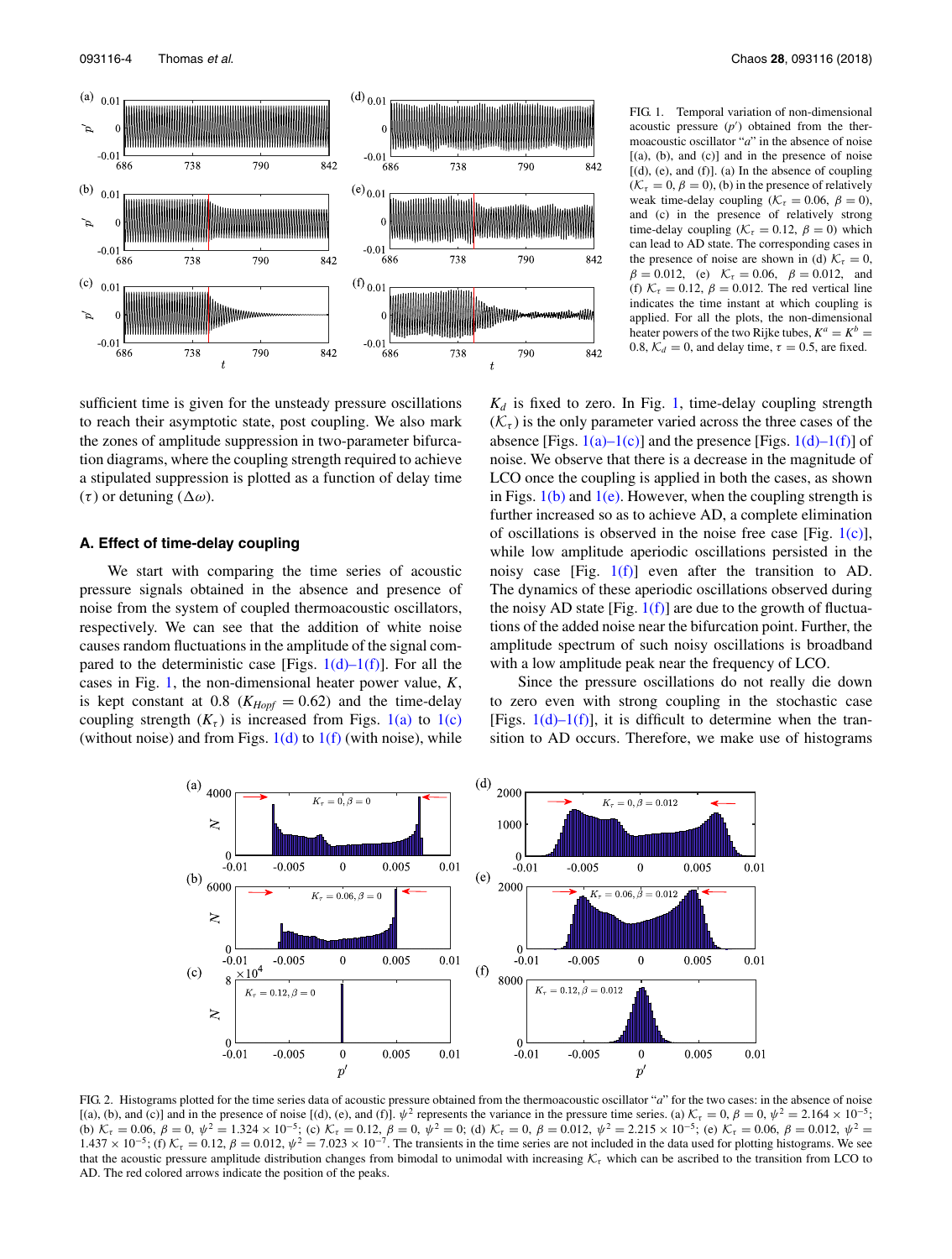

FIG. 3. Bifurcation diagrams depicting the variation of root mean square value of the non-dimensionalized acoustic pressure  $(p'_{rms})$  with time-delay coupling strength  $(K_{\tau})$  between the two thermoacoustic oscillators for different values of noise intensity,  $\beta$ . (a)  $\beta = 0$ , (b)  $\beta =$ 6.8 × 10<sup>-3</sup>, (c)  $\beta = 1.37 \times 10^{-2}$ , (d)  $\beta = 2.04 \times 10^{-2}$ , (e)  $\beta = 2.73 \times 10^{-2}$ , and (f)  $\beta = 3.41 \times 10^{-2}$ . For all the figures,  $K^a = K^b = 0.8$ ,  $K_d = 0$ , and  $\tau = 0.5$ . We observe a departure from the abrupt nature of the transition from LCO to AD with increase in  $\beta$ , due to the amplification of noise after the bifurcation point.

to detect the bifurcations from LCO to AD in the stochastic case. In Fig. 2, we present six histograms corresponding to the six cases presented in Fig. 1. The value on the ordinate, *N*, represents the number of data points in the pressure time series, *p* ′ . We can see that, in the absence of noise, the amplitude distribution of  $p'$  is bimodal with two distinct peaks seen away from the mean [Fig.  $2(a)$ ], as described in the earlier literature.<sup>42,43</sup> As we introduce a time-delay coupling between the two oscillators, we observe that these two peaks come closer to the mean of the distribution [Fig.  $2(b)$ ]. When we further increase  $K_{\tau}$  to a value greater than  $K_{\tau, critical} = 0.09$ so as to reach the state of AD, we see that pressure distribution essentially exhibits a spiky behaviour at the mean [see Fig.  $2(c)$ , which is zero in this case. On the other hand, when we add external noise to the uncoupled system, we observe that there is a decrease in the height of the peaks as well as an increase in the spread of distribution [Fig.  $2(d)$ ]. Also the peaks become broader in the stochastic case in contrast to the sharp peaks observed in the deterministic case. The increase in the spread conforms to increase in the variance  $(\psi^2)$  of the pressure time series when the noise is added. Similar to the case of absence of noise, these two peaks in the distribution come closer to the mean when the coupling is introduced in the system, as depicted in Fig.  $2(e)$ . With further increase in the  $K_{\tau}$  value [Fig. 2(f)], we see that the two peaks merge into a single peak. We can characterize this transition in the pressure distribution from bimodal to unimodal as an indicator of the bifurcation to AD in the stochastic case. However, this transition from LCO to AD is a smooth process and hence it is difficult to mention a critical parameter value at which the distribution changes from bimodal to unimodal.<sup>44</sup>

Now, we study the effect of variation in the noise intensity on the one-parameter bifurcation diagram. Figure 3 refers to the case where time-delay coupling alone is applied on a system of two identical  $(\omega_b/\omega_a = 1)$  thermoacoustic oscillators. We can observe a change in the abrupt nature of the transition with a change in  $\mathcal{K}_{\tau}$ , when we increase  $\beta$ , as shown in Figs. 3(a)–3(f). We notice that, when  $\beta = 0$ , a subcritical Hopf bifurcation happens at a critical  $K_{\tau}$  value [i.e., the value of  $K_{\tau}$  at which a sudden drop in the  $p'_{rms}$  happens in Fig. 3(a)]. Figure 3(b), where  $\beta = 6.8 \times 10^{-3}$ , also exhibits a similar behavior although the *p* ′ *rms* values do not reach zero after bifurcation. As we further increase  $\beta$ , the drop in  $p'_{rms}$  becomes less abrupt and more smooth, as observed from Figs.  $3(c)$ – $3(f)$ ,



FIG. 4. Two-parameter bifurcation diagram in the parameter plane of time-delay coupling strength ( $K_{\tau}$ ) and delay time (τ) for different values of noise intensities: (a)  $\beta = 0$ , (b)  $\beta = 1.37 \times 10^{-2}$ , and (c)  $\beta = 2.73 \times 10^{-2}$ . The markers in (a) correspond to the points in the parameter plane where bifurcation from LCO to AD occurs. In (b) and (c), the markers correspond to the points where the time-delay coupling between the two thermoacoustic oscillators leads to the suppression of LCO amplitude to 20% of its uncoupled value (i.e., when  $K_{\tau} = 0$ ). For all the plots,  $K^a = K^b = 0.8$ ,  $K_d = 0$ , and  $\omega_b/\omega_a = 1$ . LCO marked in the plots refers to the stochastic limit cycle oscillations. We observe that, introduction of noise results in a qualitative change as well as a reduction in the size of amplitude suppression zones.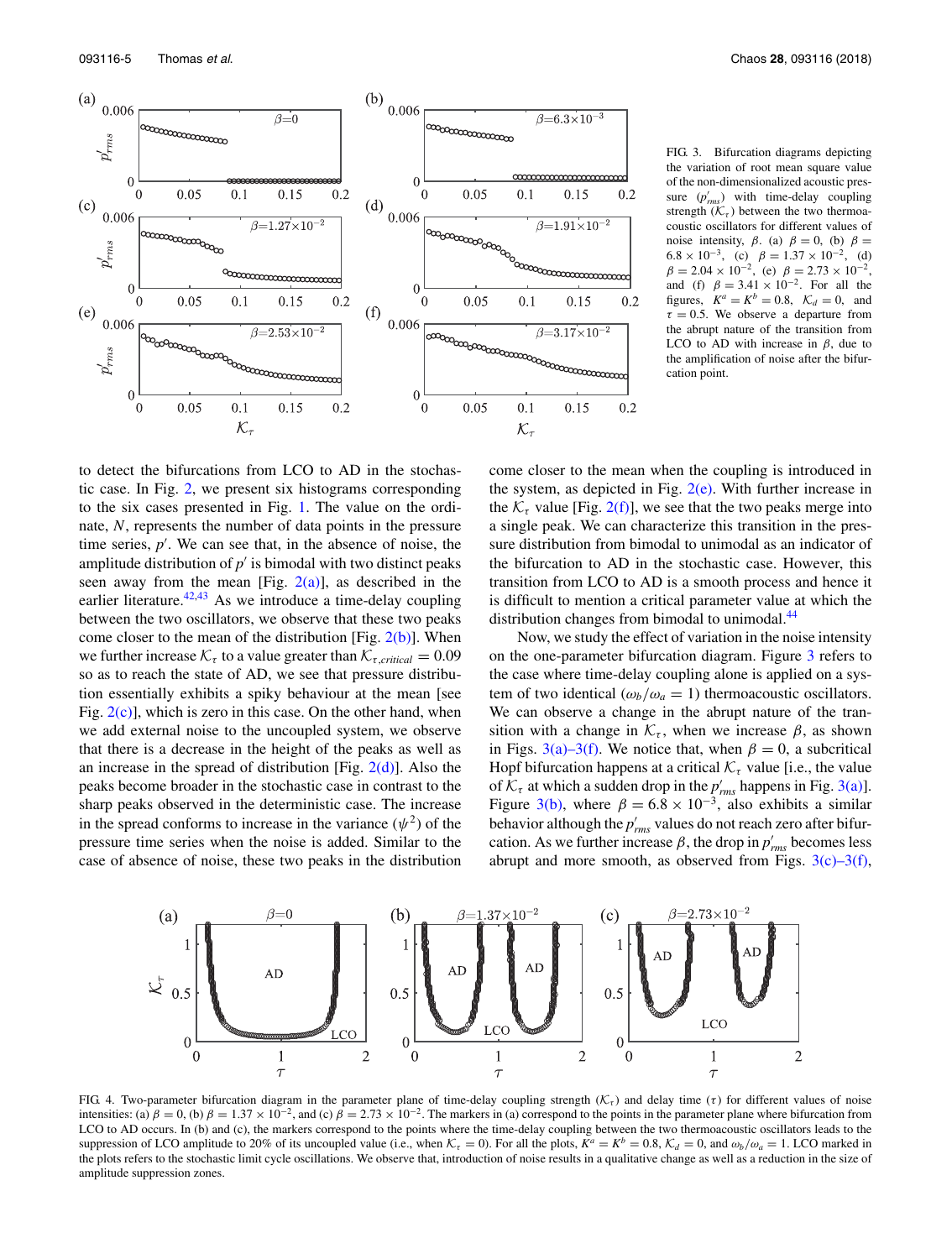

which is due to the amplification of noise after the bifurcation of LCO to AD. Therefore, in the context of transition to AD, we can say that noise induces a change in the sudden drop of the values of acoustic pressure, as observed for a subcritical Hopf bifurcation in the deterministic case. This behaviour of the amplification of noise after the transition from LCO to AD is similar to the results from earlier studies on the effect of noise on nonlinear oscillator models, which predicted a smoothing effect on the transition from steady state to LCO due to the phenomenon of prebifurcation amplification of noisy fluctuations.<sup>3,42–46</sup> On the contrary, in Fig. 3, we observe the amplification of noise after the bifurcation of LCO to AD. We also observe that, in contrast to the case where noise is absent [Fig.  $3(a)$ ], a complete cessation of oscillations as in amplitude death (AD) is not possible in the presence of noise [Figs.  $3(b)$ –3(f)]. Furthermore, from Fig.  $3(b)$  we can see that, with the addition of low amplitude external noise, the bifurcation to AD happens at a lower value of  $\mathcal{K}_{\tau}$  than the noise-free case [Fig.  $3(a)$ ]. Such cases where bifurcation happens earlier in the presence of noise is found in the past literature. $44$ 

Further, we use a two-parameter bifurcation diagram to demonstrate the zones of the maximum suppression achieved through the coupling of two Rijke tube oscillators. Figure 4 is the bifurcation diagram in the parameter plane of timedelay coupling constant  $(\mathcal{K}_{\tau})$  and delay time  $(\tau)$ . The data points in Figs.  $4(b)$  and  $4(c)$  correspond to the points where FIG. 5. One-parameter bifurcation diagrams depicting the variation of  $p'_{rms}$ with  $\omega_b/\omega_a$  for different values of noise intensity: (a)  $\beta = 0$ , (b)  $\beta = 5.3 \times 10^{-3}$ , (c)  $\beta = 1.07 \times 10^{-2}$ , (d)  $\beta = 1.59 \times 10^{-2}$ 10<sup>-2</sup>, (e)  $\beta = 2.13 \times 10^{-2}$ , and (f)  $\beta =$  $2.66 \times 10^{-2}$ . Here,  $K^a = K^b = 1.02$ ,  $K_{\tau}$  $= 0$ , and  $K_d = 0.16$ . We observe that similar to Fig.  $3$ , the transition from LCO to AD becomes smoother with increasing  $\beta$ .

the amplitude of oscillations in both the Rijke tube oscillators become approximately 20% of their initial uncoupled amplitude. Since the nontrivial response of the thermoacoustic system to noise causes  $p'_{rms}$  value to increase to higher amplitudes from the base noise level,  $47$  we consider "80% reduction in the initial amplitude of LCO" as a good measure of suppression of the oscillatory state in the presence of noise. Here, when the amplitude of oscillations is approximately equal to or lesser than 20% of its initial value, we refer to it as AD state, and when this amplitude value is greater than 20%, we call it as LCO state. This is in contrast with the complete suppression of oscillations to a zero value, as observed in the deterministic case. $<sup>2</sup>$  For the case without noise, we observe a</sup> U-shaped plot which is centered around the value of  $\omega \tau = \pi$ , where  $\omega = 3.26$  for both the Rijke tube oscillators in this case [see Fig.  $4(a)$ ]. However, this is an ideal scenario and therefore may not be achieved in real systems. As we introduce a small amount of noise into the coupled system, we see that, in the range of  $K_{\tau}$  and  $\tau$  values considered, the plot breaks into two independent U-shaped parts centered around the values of  $\omega\tau$  equal to  $\pi/2$  and  $3\pi/2$ . As we further increase the noise intensity, we observe an increase in the coupling strength required to attain the 80% reduction in the amplitude of LCO. We also notice an increase in the gap between the two U-shaped regions. Therefore, while aiming for a particular amount of suppression, we need to have an idea about the



FIG. 6. Two-parameter bifurcation diagram in the parameter plane of dissipative coupling strength  $(\mathcal{K}_d)$  and ratio of natural frequencies  $(\omega_b/\omega_a)$  of the two coupled thermoacoustic oscillators for different values of noise intensities (for  $\mathcal{K}_{\tau} = 0$ ): (a)  $\beta = 0$ , (b)  $\beta = 1.07 \times$ 10<sup>-2</sup>, and (c)  $\beta = 2.13 \times 10^{-2}$ . We observe that with an increase in  $\beta$ , the amplitude of suppression zones becomes smaller in the region considered.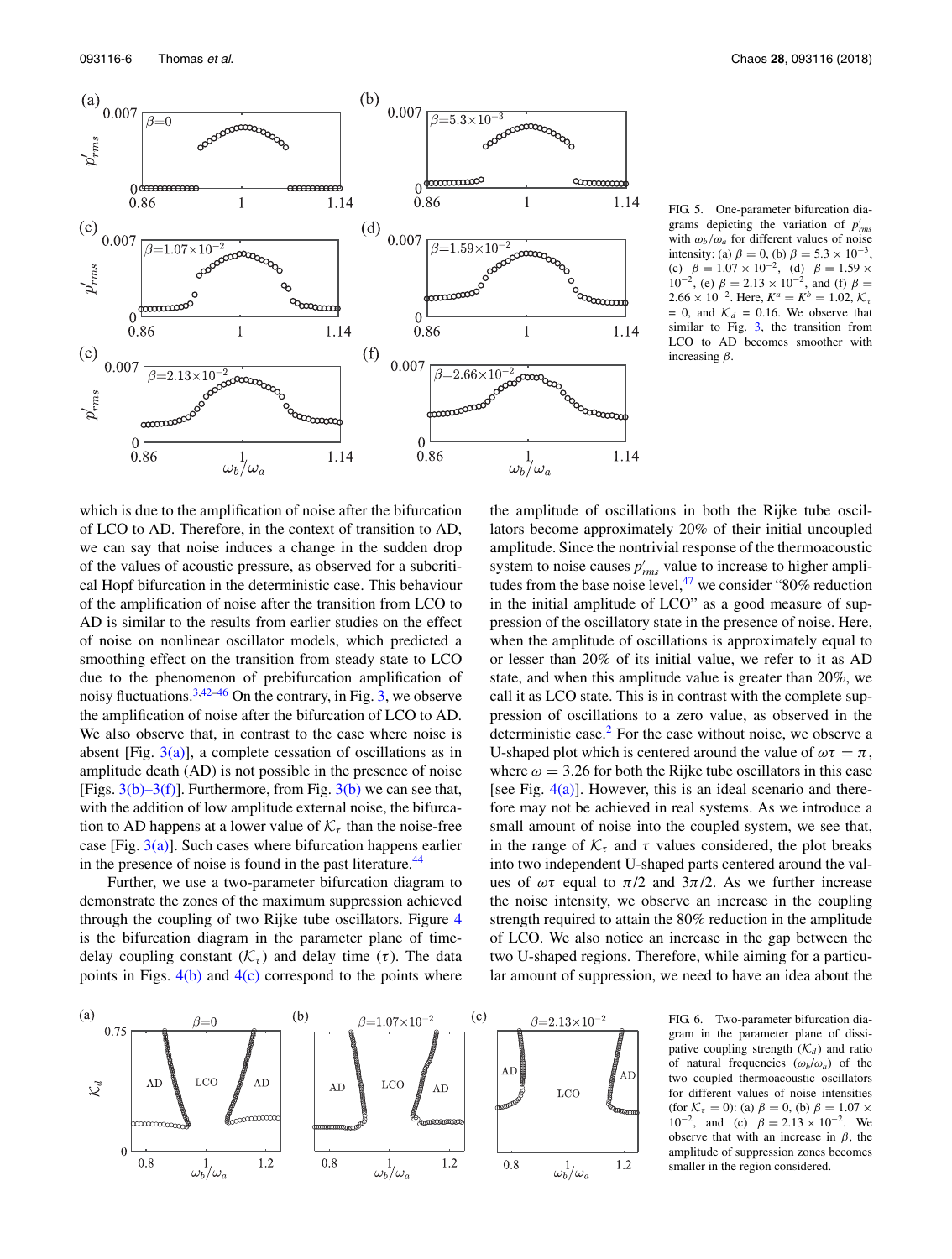

FIG. 7. Two-parameter bifurcation diagram in the parameter plane of time-delay coupling strength  $(\mathcal{K}_{\tau})$  and delay time (τ), when (a)  $\omega_b/\omega_a = 1$ ,  $\mathcal{K}_d = 0$ ; (b)  $\omega_b/\omega_a = 0.923$ ,  $\mathcal{K}_d = 0$ ; (c)  $\omega_b/\omega_a =$ 0.923,  $K_d = 0.05$ . For all the three cases,  $\beta = 1.37 \times 10^{-2}$ . Note that the ordinates are not the same for all the plots.



 $\overline{c}$ 

# **B. Effect of dissipative coupling**

We now consider the effect of noise on the one-parameter bifurcation diagram of a dissipatively coupled thermoacoustic systems alone (i.e.,  $K_{\tau} = 0$ ). Since dissipative coupling alone is not capable of achieving AD in a system of two identical  $(\omega_b/\omega_a = 1)$  oscillators, <sup>48</sup> the two thermoacoustic oscillators considered in this case have non-identical natural frequencies  $(\omega_b/\omega_a \neq 1).$ 

intensity of noise prevailing in the system to choose the right

values of coupling strength and delay time.

Figure 5 depicts the variation of  $p'_{rms}$  with the ratio of natural frequencies of the two thermoacoustic oscillators. From the deterministic case [Fig.  $5(a)$ ] we note that, AD is possible with dissipative coupling alone only when there is sufficient detuning between the two thermoacoustic oscillators. We can see that  $p'_{rms}$  drops to zero on either side of  $\omega_b/\omega_a = 1$ , when the transition to AD happens. Similar to Fig. 3, we can observe a change in the abrupt nature of the transition as the noise intensity is increased from Figs.  $5(a)$  to  $5(f)$ . We observe that, the sudden drop in the value of  $p'_{rms}$  at a critical  $\omega_b/\omega_a$ , as seen in the deterministic case [Fig.  $5(a)$ ], now becomes smoother with increase in  $\beta$ . We also see that a complete cessation of oscillation as in amplitude death (AD) is not possible in the presence of noise [Figs.  $5(b)$ – $5(f)$ ]. However, a good amount of suppression is achievable with dissipative coupling, when there is sufficient detuning between the two thermoacoustic oscillators.

We further investigate the effect of noise on the twoparameter bifurcation diagram when the dissipative coupling alone is present between two oscillators. Figure 6 is the two-parameter bifurcation diagram produced in the plane of dissipative coupling strength  $(\mathcal{K}_d)$  and the ratio of natural frequencies  $(\omega_b/\omega_a)$ . The markers in Fig. 6 have the same meanings as in Fig. 4. The synchronization characteristics of LCO region for different values of these coupling parameters are elaborately discussed in Thomas *et al.*<sup>2</sup> We see that a significant reduction in the amplitude of pressure fluctuations can be attained in two dissimilar ( $\omega_b/\omega_a \neq 1$ ) thermoacoustic oscillators coupled in the presence of noise ( $\beta \neq 0$ ) by applying the appropriate value of dissipative coupling. The bifurcation diagrams in the two-parameter plane in the presence of noise [Figs.  $6(b)$  and  $6(c)$ ] are qualitatively similar to the noise free case [Fig.  $6(a)$ ]. The increase in the noise intensity leads to a reduction in the size of the region for which amplitude suppression is observed in the parameter plane. Also, it can be noted that as the value of  $\beta$  is increased from  $1.07 \times 10^{-2}$  in Fig. 6(b) to  $2.13 \times 10^{-2}$  in Fig. 6(c), the plot shifts up and the gap around  $\omega_b/\omega_a = 1$  widens. Therefore, we

**C. Effect of simultaneous application of time-delay and dissipative coupling**

Furthermore, we examine the case where both the couplings (time-delay and dissipative) are applied simultaneously<sup>1</sup> on the thermoacoustic oscillators in the presence of noise (Fig. 7). From Fig.  $7(b)$ , we note that the introduction of detuning results in the joining of two distinct regions of AD [as seen in Fig.  $7(a)$ ], which in turn, causes an increase in the overall region for which 80% suppression (or noisy AD state) is observed in the thermoacoustic oscillations. We also notice a small reduction in the minimum value of  $K<sub>τ</sub>$  (for example, near  $\tau = 0.5$  and 1.5) at which AD is observed in both the oscillators [see inset of Figs.  $7(a)$  and  $7(b)$ ]. Further, on the application of a dissipative coupling ( $K_d$  = 0.05), we observe an additional decrease in the values of  $K<sub>\tau</sub>$  required to achieve 80% amplitude suppression (refer to the region for  $\tau$  values from 0 to 1.5 in Fig.  $7(c)$ . Therefore, we can conclude that the addition of weak dissipative coupling in addition to a finite detuning in the time-delay coupled thermoacoustic oscillators increases the ease of achieving amplitude suppression in noisy case. Similar observations of effectiveness in achieving AD at lower value of coupling parameters from the simultaneous application of time-delay and dissipative couplings have been reported previously by Biwa *et al*.<sup>1</sup> and Thomas *et al*.<sup>2</sup> in the deterministic case.

#### **IV. CONCLUSIONS**

In the present study, we numerically investigate the effect of Gaussian white noise on the dynamics of a system of two coupled horizontal Rijke tubes—prototypical thermoacoustic oscillators. We find that, although a complete cessation in the amplitude of limit cycle oscillations (LCO) or amplitude death (AD), as in the deterministic case, is not possible in the presence of noise, coupling is still capable of suppressing the unwanted acoustic pressure oscillations to a great extent. We also observe the relative ease of achieving amplitude suppression through the simultaneous application of both time-delay and dissipative coupling mechanisms on the thermoacoustic systems in the presence of noise. Furthermore, we notice a qualitative change in the amplitude distribution of acoustic pressure oscillations from bimodal to unimodal as the dynamics of oscillators change from LCO to AD. We observe that, with increase in the noise intensity, the abrupt transition from LCO to AD, observed during deterministic case, becomes smoother. We ascribe this smoothening